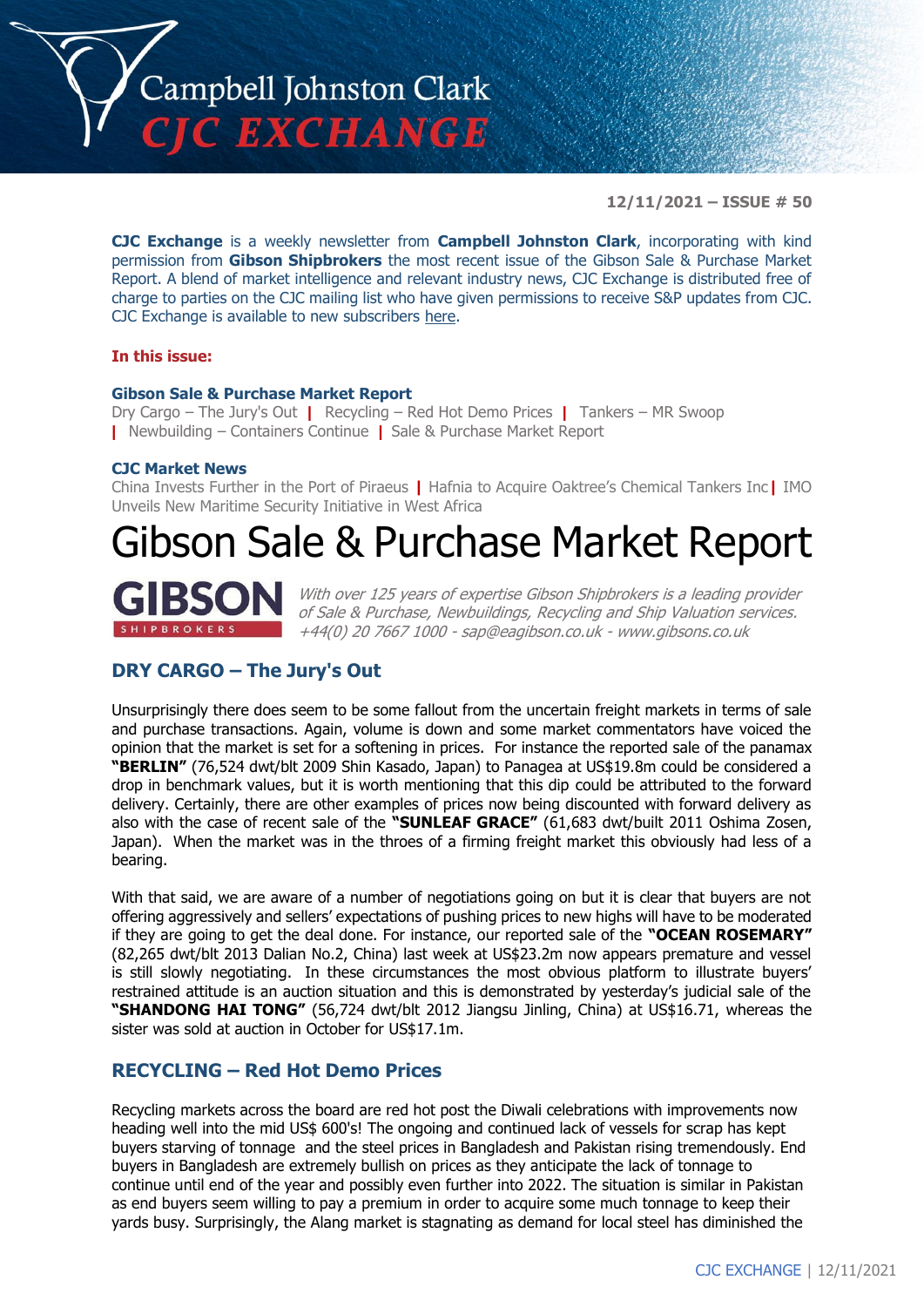

past few weeks. Overall sentiments still remain positive, however end buyers are unable to compete with their sub-Cont counterparts for the moment. Interestingly, Turkish demo prices have also firmed considerably with rates for some specialised units into the US\$400's which may open the eyes of some owners looking to take advantage of taking their tonnage to Aliaga for Green Recycling. With the anticipation of tanker freight markets improving through the winter months and most dry/container vessels on long term charters well into 2022, we believe the lack of supply for recycling tonnage will no doubt keep steel and ship scrap prices high.

## **TANKERS – MR Swoop**

It's been a challenge separating true MR sales from the rumours this week with some reports jumping the gun, although there appears to be a few deals in the offing. No price has yet been attached to the "**STAR KESTREL"** (51,228 dwt/blt 2008 STX Jinhae), yet one might expect it to be age proportional to Tufton's sister sale last week of year older "**STAR EAGLE"** (blt 2007) at US\$11.25m, or higher price of US\$11.75m reported by some, taking it into the US\$12.5-13m range, which wouldn't seem too outlandish if rumours are correct of other 2009 STX built units alleged seeing US\$17m, albeit it with BWTS and Scrubbers factored in. By contrast, anther Winson Oil owned pump-room MR "**ANGEL 62"** (47,410 dwt/blt 2009 Onomichi) has flown the nest at region US\$13m (no BWTS), following the three year older uncoiled pump-room "**ANGEL 61"** (48,635 dwt/blt 2006 Iwagi) last week at US\$9.8m.

Meanwhile, chemical tankers continue to have a moment in the sun with Belgium's CMB understood to have modified a smaller dwt stainless steel tanker order at China Merchants Jinling, placed earlier in the year, up to 25,000 dwt and newly declaring two options to a total of four units. Germany's E&S tankers is also understood to have picked up the stainless steel trio of "**BOW DALIAN" + "BOW FILING" + "BOW NANYANG"** (9,125 dwt/blt 2012-2013 Chongqing Chuandong) for a reported US\$8m each. Nanjing Yangyang Chemical Transport has also been rather busy hoovering up a pair of epoxy coated chemical tanker, namely **"LT CRYSTAL" + "LT DIAMOND"** (13,200 dwt/both blt 2021 Dayang Offshore) for high USD16m apiece and simultaneously penning a pair of 13,000 dwt units at the same shipbuilder, Dayang Offshore, for 2023 delivery.

## **NEWBUILDING – Containers Continue**

Further container enquiry continues to stalk remaining 2024 capacity at the Korean yards, which blocks opportunities for tankers. Many tanker owners remain sceptical that all container orders will be built and may return to the market as tanker slots. However, many orders are backed by T/C from the major container lines (themselves backed by state financing) and so in the event of a container market crash it may be an industry wide "reneg" on T/Cs from today's levels rather than defaults as we have seen historically in shipping sector in downturns. We therefore do not see a large potential for 2024 capacity to return to the market as tanker slots under such a scenario, however some potential for optional slots perhaps. From a purely tanker mindset, the absence of shipyard capacity should be good in terms of limiting fleet supply but may well pressure second-hand pricing, which in turn may well lift demand for the limited 2024 capacity of tanker slots available.

Bulker enquiry remains subdued as owners take stock of the increased price levels of both secondhand and newbuilding. However, the medium size bulkers continue to earn well, and it may be the case that we see another run on the yards for the last 2023 slots as cheaper alternative to secondhand.

## **Gibson Sale & Purchase Market Report**

**S&P SALES**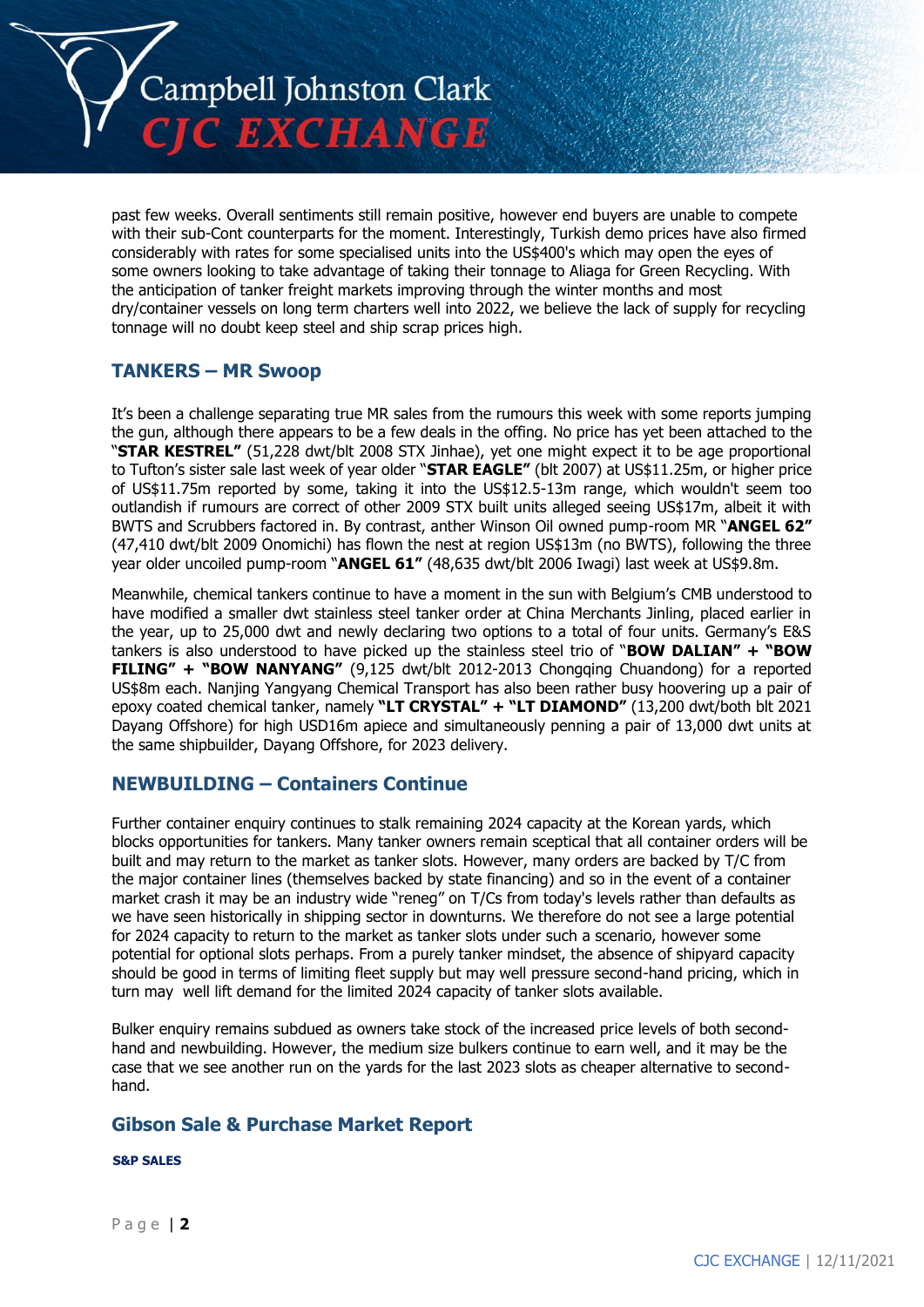Campbell Johnston Clark<br>CJC EXCHANGE

| <b>Vessel Name</b>                                                                     | <b>DWT</b>       | <b>Built</b>          | Yard                                             | <b>Buyers</b>                                       | <b>Price</b><br>(\$/m) | <b>Notes</b>                                               |
|----------------------------------------------------------------------------------------|------------------|-----------------------|--------------------------------------------------|-----------------------------------------------------|------------------------|------------------------------------------------------------|
|                                                                                        |                  | <b>BULKERS</b>        |                                                  |                                                     |                        |                                                            |
| <b>BAO MAY</b>                                                                         | 178,050          | 2010                  | SWS (CHN)                                        | <b>Undisclosed</b><br>buver                         | 31.5                   | SS psd 5/20.<br><b>BWTS fitted.</b>                        |
| <b>BERLIN</b>                                                                          | 76,524           | 2009                  | <b>Shin</b><br>Kasado<br>(JPN)                   | Panagea                                             | 19.9                   | DD psd 8/21.<br><b>BWTS fitted.</b><br>Dely 3/22.          |
| <b>NAUTICAL ALICE</b>                                                                  | 63,800           | 2016                  | <b>Jiangsu</b><br><b>New</b><br>Hantong<br>(CHN) | <b>Undisclosed</b><br>buyer                         | 28.5                   | SS psd 6/21.<br><b>BWTS+Scrubb</b><br>er. Dely by<br>3/22. |
| <b>SUNLEAF GRACE</b>                                                                   | 61,683           | 2011                  | Oshima<br>Zosen<br>(JPN)                         | Singaporean<br>buyer                                | 21.5                   | DD psd 4/21.<br><b>BWTS</b> due<br>8/22. Dely 3-<br>5/22.  |
| <b>IKAN SENYUR</b>                                                                     | 61,494           | 2010                  | <b>Shin</b><br>Kasado<br>(JPN)                   | <b>Undisclosed</b><br>buyer                         | 22.8                   | SS psd 8/20.                                               |
| <b>SHANDONG HAI TONG</b>                                                               | 56,724           | 2012                  | <b>Jiangsu</b><br><b>Jinling</b><br>(CHN)        | <b>Undisclosed</b><br>buyer                         | $16.71*$               | *Auction sale.<br>SS due 5/22.                             |
| <b>PACIFIC BLESS</b>                                                                   | 56,361           | 2012                  | <b>Jiangsu</b><br>Hantong<br>(CHN)               | <b>Undisclosed</b><br>buyer                         | 19.8                   | SS due 9/22.<br>Dely 3/22.                                 |
| <b>BLUEWAYS</b>                                                                        | 46,658           | 1998                  | Mitsui<br>(JPN)                                  | Undisclosed<br>buyer                                | $\bf 8$                | <b>BWTS</b> due<br>1/22.                                   |
| <b>DIAMOND LAND</b>                                                                    | 35,079           | 2004                  | (CHN)                                            | <b>CIC Jiangsu Undisclosed</b><br>buyer             | 15.8                   | 1874 TEU. DD<br>due 9/22.                                  |
| ORIENT ACCORD + ORIENT TADER +<br><b>ORIENT TRANSIT</b><br>ORIENT TIGER + ORIENT TRAIL | 33,750<br>33,750 | all 2010<br>both 2011 | Samjin<br>(CHN)                                  | <b>Union</b><br><b>Maritime</b>                     | 72<br>en bloc          | Sold 18/10/21.                                             |
| <b>SPRING BREEZE</b>                                                                   | 33,600           | 2013                  | Jiangsu<br>Yangzijiang<br>(CHN)                  | <b>Undisclosed</b><br>buyer                         | high 15                | Inc. TC \$13.5k<br>pd to 8/22.<br><b>BWTS fitted.</b>      |
| ORTOLAN BETA STRAIT                                                                    | 29,975           | 2010                  | Yangzhou<br>Guoyu<br>(CHN)                       | German<br>buyer                                     | 11.8                   | Laker. Ice 1C.<br>SS psd 7/20.                             |
| <b>LAKE DANY</b>                                                                       | 28,358           | 2008                  | Shimanami<br>(JPN)                               | Charterer                                           | reg 11                 | Logger. SS psd<br>10/20.                                   |
|                                                                                        |                  | <b>TANKERS</b>        |                                                  |                                                     |                        |                                                            |
| ANGEL 62                                                                               | 47,410           | 2009                  | Onomichi<br>(JPN)                                | Spring<br><b>Marine</b><br>Management               | 13                     | Pump-room.<br>DD due 7/22.<br>No BWTS.                     |
| LT CRYSTAL + LT DIAMOND                                                                | 13,200           | both 2021             | Dayang<br><b>Offshore</b><br>(CHN)               | Nanjing<br>Yangyang<br>Chemical<br><b>Transport</b> | high 16<br>each        | Epoxy. IMO<br>Н.                                           |
| EASTERLY AS OLIVIA                                                                     | 19,981           | 2007                  | Usuki (JPN)                                      | <b>Undisclosed</b><br>buyer                         | 11                     | Stainless steel.<br>SS due 7/22.                           |
| BOW DALIAN + BOW FULING + BOW<br><b>NANYANG</b>                                        | 9,125            | 2012+2012+20<br>13    | Chongqing<br>(CHN)                               | Chuandong E&S Tankers                               | 8 each                 | Stainless Steel.                                           |
|                                                                                        |                  |                       |                                                  |                                                     |                        |                                                            |

#### **NEWBUILDING ORDERS**

| <b>Ordering Client</b>              | <b>Vessel</b><br><b>Type</b> | Size / No. of Shipyard<br>units (Country) |       | <b>Delivery</b> | <b>Price</b><br>\$m\$ | <b>Notes</b> |  |
|-------------------------------------|------------------------------|-------------------------------------------|-------|-----------------|-----------------------|--------------|--|
| <b>BULKERS</b>                      |                              |                                           |       |                 |                       |              |  |
| ICBC FL (for Zhejiang Xiehai Group) | ax                           | Newcastlem 210,000 dwt x Yangzhou         | (CHN) | 2023            | 63.5                  |              |  |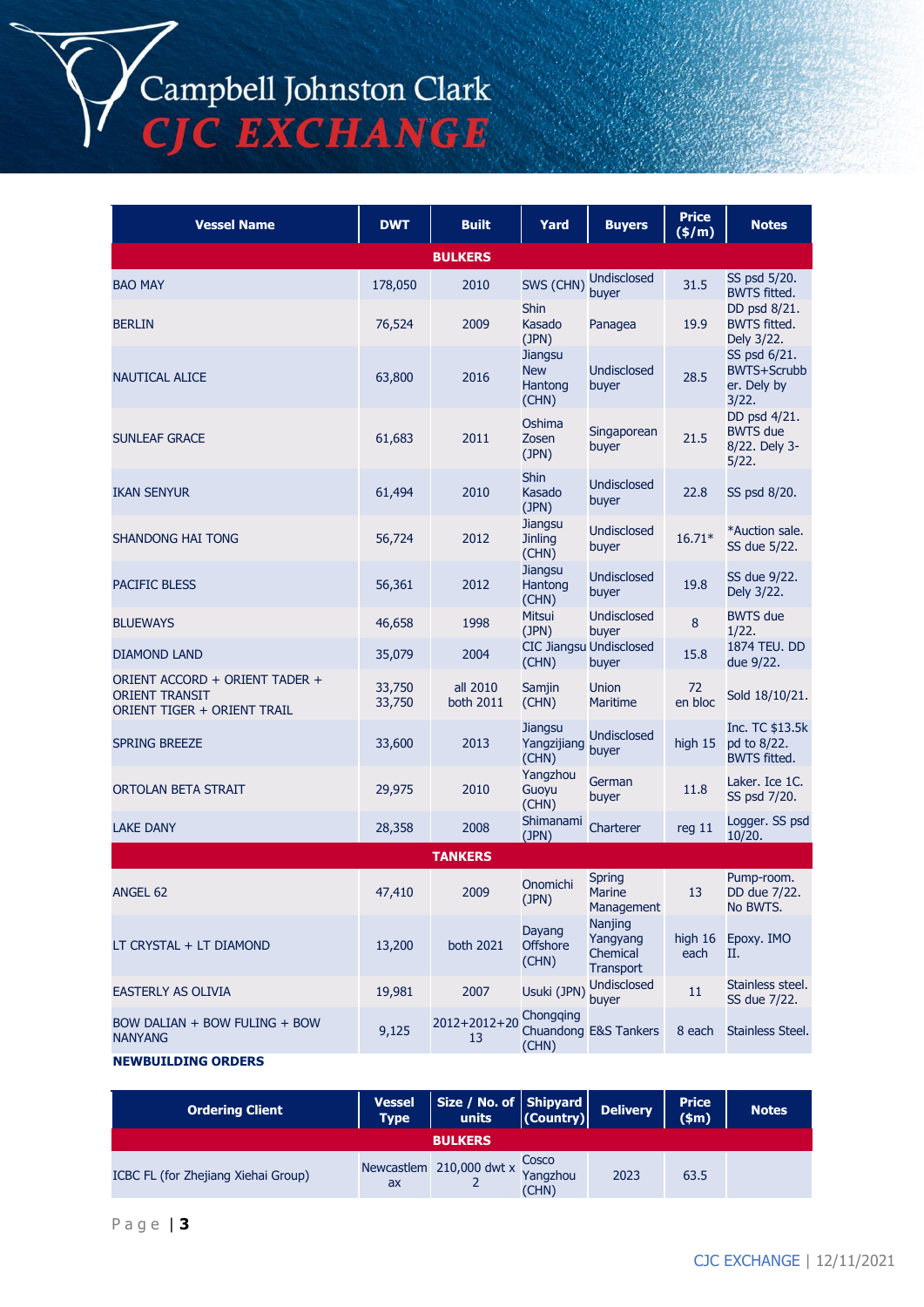Campbell Johnston Clark<br>CJC EXCHANGE

| Nisshin Shipping                    |                          | Kamsarmax 82,000 dwt x 3                 | Jiangsu<br><b>New</b><br>Hantong<br>(CHN)            | 2024      | 34    | Tier III. EEDI<br>2. Scrubber<br>options.                                                 |
|-------------------------------------|--------------------------|------------------------------------------|------------------------------------------------------|-----------|-------|-------------------------------------------------------------------------------------------|
| <b>Wisdom Marine</b>                | <b>Ultramax</b>          | 64,000 dwt x 2                           | Imabari<br>(JPN)                                     | 2024      | 35    |                                                                                           |
|                                     |                          | <b>TANKERS</b>                           |                                                      |           |       |                                                                                           |
| Compagnie Maritime Belge (CMB)      | Chemicals                | 25,000 dwt x<br>$2 + 2$                  | China<br><b>Merchants</b><br><b>Jinling</b><br>(CHN) | 2023-2024 |       | St.Steel.<br>Ammonia<br>ready.<br><b>Declared</b><br>options on<br>$4/21$ firm<br>orders. |
| Nanjing Yangyang Chemical Transport | Chemicals                | 13,000 dwt x 2 Offshore                  | Dayang<br>(CHN)                                      | 2023      |       |                                                                                           |
|                                     |                          | <b>CONTAINERS / RO-RO / REEFER / PCC</b> |                                                      |           |       |                                                                                           |
| <b>MSC</b>                          | Containershi<br>p        | 3,700 TEU x 2 Mawei                      | Fujian<br>(CHN)                                      | 2023      |       | LOI. Ice 1A.<br>Scrubber.                                                                 |
|                                     |                          | GAS (LNG/LPG/LAG/CO2)                    |                                                      |           |       |                                                                                           |
| <b>Celsius Shipping</b>             | <b>LNG</b>               | 180,000 cbm x Samsung<br>2               | (KRS)                                                | 2024      |       | ME-GA M/E.<br><b>Against long</b><br>TC.                                                  |
| <b>Capital Gas</b>                  | <b>LNG</b>               | 174,000 cbm x<br>3                       | Hyundai<br>Samho<br>(KRS)                            | 2023      |       | MEGA M/E,<br>partial<br>reliquefaction.<br>Mark III Flex.<br><b>Shaft</b><br>generator.   |
| <b>Maran Gas</b>                    | <b>LNG</b>               | 174,000 cbm x Daewoo<br>$2 + 2$          | (KRS)                                                | 2024      | 205.5 |                                                                                           |
| <b>PNE Marine Holdings</b>          | LNG-<br><b>Bunkering</b> | 5,500 cbm x 1                            | <b>Fincantieri</b><br>Bay<br>Shipbuildin<br>g (USA)  | ???       |       | 1,375 cbm<br>Type C tanks.                                                                |

#### **Recycling Activity**

| <b>Vessel Name</b>         | <b>BUILT</b>      | <b>DWT</b>     | <b>LWT</b> | <b>Delivery</b>           | <b>Price</b><br>$(*)$ lwt) | <b>Notes</b>                                                                    |  |
|----------------------------|-------------------|----------------|------------|---------------------------|----------------------------|---------------------------------------------------------------------------------|--|
|                            |                   | <b>VLOC</b>    |            |                           |                            |                                                                                 |  |
| <b>BERGE KANGCHENJUNGA</b> | 1994 /<br>Japan   | 263,237        | 39,000     | as-is<br><b>Singapore</b> | 630                        | <b>Incl sufficienk</b><br>bunkers ROB<br>for final<br>voyage                    |  |
|                            |                   | <b>VLCC</b>    |            |                           |                            |                                                                                 |  |
| <b>OMAN PRIDE</b>          | 1998 /<br>Japan   | 300,149        | 38,959     | as-is Sohar               | 527                        | needs to be<br>cleaned /<br>towed                                               |  |
|                            |                   | <b>AFRAMAX</b> |            |                           |                            |                                                                                 |  |
| <b>ETC MENA</b>            | 2001/<br>Japan    | 107,181        | 16,969     | as-is<br>Singapore        | 650                        | <b>Gas Free For</b><br>Hot Works /<br>incl 400 tons<br>of bunkers<br><b>ROB</b> |  |
| <b>LPG CARRIER</b>         |                   |                |            |                           |                            |                                                                                 |  |
| <b>RAMAGAS</b>             | 1989 /<br>Germany | 16,137         | 6,694      | India                     | 680                        | Some non<br>ferrous<br>materials in                                             |  |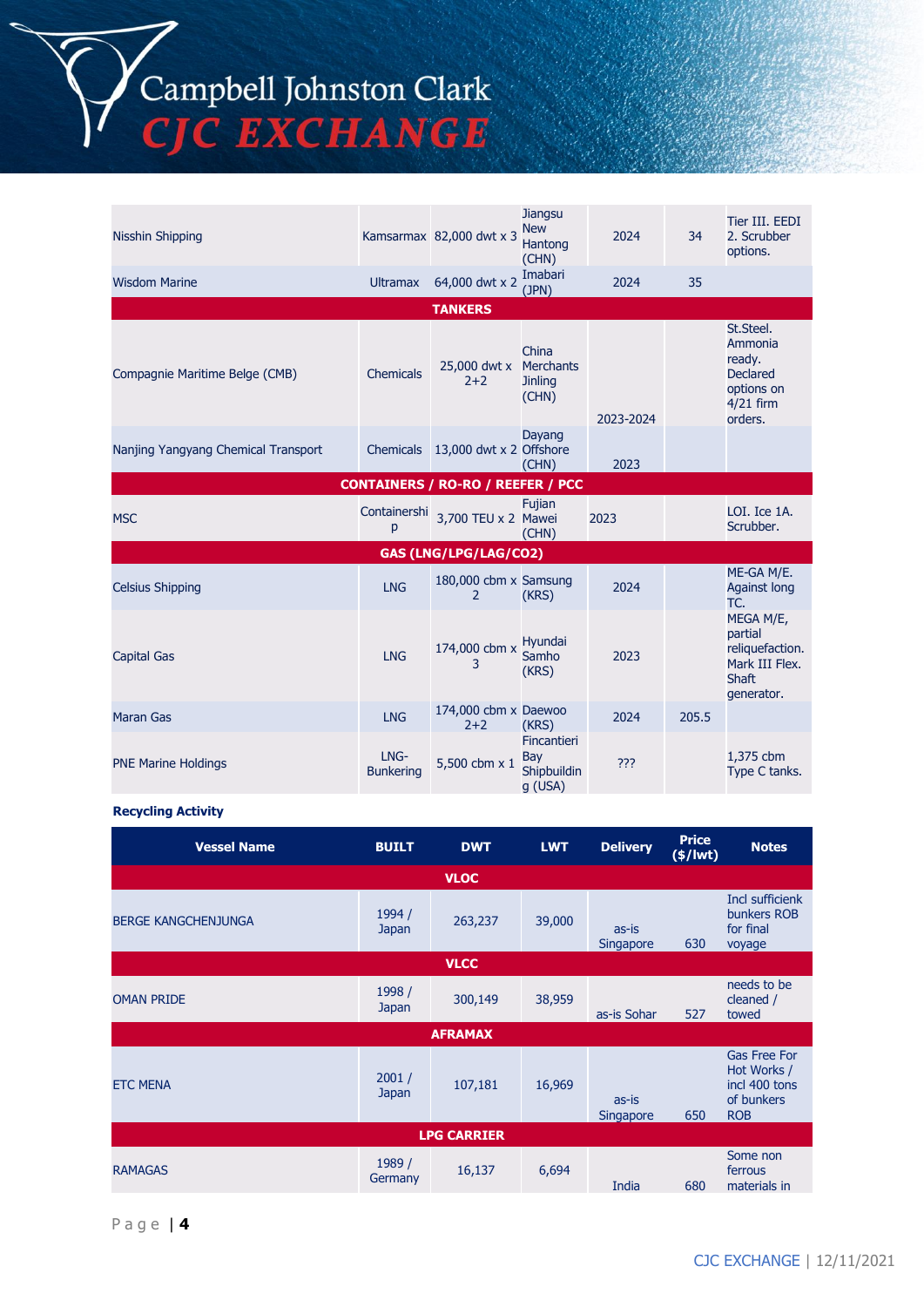Campbell Johnston Clark CJC EXCHANGE

|                   |                 |                        |       |                 | her tanks incl<br>St-St                           |
|-------------------|-----------------|------------------------|-------|-----------------|---------------------------------------------------|
|                   |                 | <b>CHEMICAL TANKER</b> |       |                 |                                                   |
| <b>YUHUA STAR</b> | 1997 /<br>Japan | 16,026                 | 4,600 | as-is UAE<br>40 | High St-St<br>$1,030/1,0$ content in her<br>tanks |

#### **Recycling Prices (US\$/LWT)**

|                                                          | <b>Banglades</b><br>h | <b>Pakistan</b> | <b>India</b> | <b>Turkey</b> |
|----------------------------------------------------------|-----------------------|-----------------|--------------|---------------|
| Tank/Cont/Ro-Ro/Capes/LPG/PCC                            | 620/650               | 610/620         | 600/610      | 350/370       |
| Dry Cargo/Bulk/Tween/Gen Cargo                           | 610/620               | 600/610         | 590/600      | 320/340       |
| <b>Newbuild and Second Hand Values (\$</b> )<br>million) |                       |                 |              |               |

|                     | <b>Newbuild</b> | <b>5 Year Old</b> | 10 Year<br>Old |
|---------------------|-----------------|-------------------|----------------|
| <b>Tankers</b>      |                 |                   |                |
| <b>VLCC</b>         | 108.5           | 70                | 46             |
| <b>SUEZMAX</b>      | 75              | 48                | 32             |
| <b>AFRAMAX</b>      | 60              | 40                | 26             |
| <b>MR</b>           | 41              | 28                | 17.5           |
| <b>Bulkers</b>      |                 |                   |                |
| <b>CAPESIZE</b>     | $60.5^{\circ}$  | 41.5              | 36             |
| KAMSARMAX / PANAMAX | $35^{\wedge}$   | 34.5k/32p         | 25.5k/24p      |
| ULTRAMAX / SUPRAMAX | $33^$           | 31u               | 23.5s          |
| <b>HANDYSIZE</b>    | $29.5^{\circ}$  | 26                | 18.5           |

^=Chinese price (otherwise based upon Japanese / Korean country of build)

*This report has been produced for general information and is not a replacement for specific advice. While the market information is believed to be reasonably accurate, it is by its nature subject to limited audits and validations. No responsibility can be accepted for any errors or any consequences arising therefrom. No part of the report may be reproduced or circulated without our prior written approval. © E.A. Gibson Shipbrokers Ltd 2021.*

# CJC Market News



Campbell Johnston Clark (CJC) is a medium-sized international law firm advising on all aspects of the shipping sector, from ship finance to dry shipping and comprehensive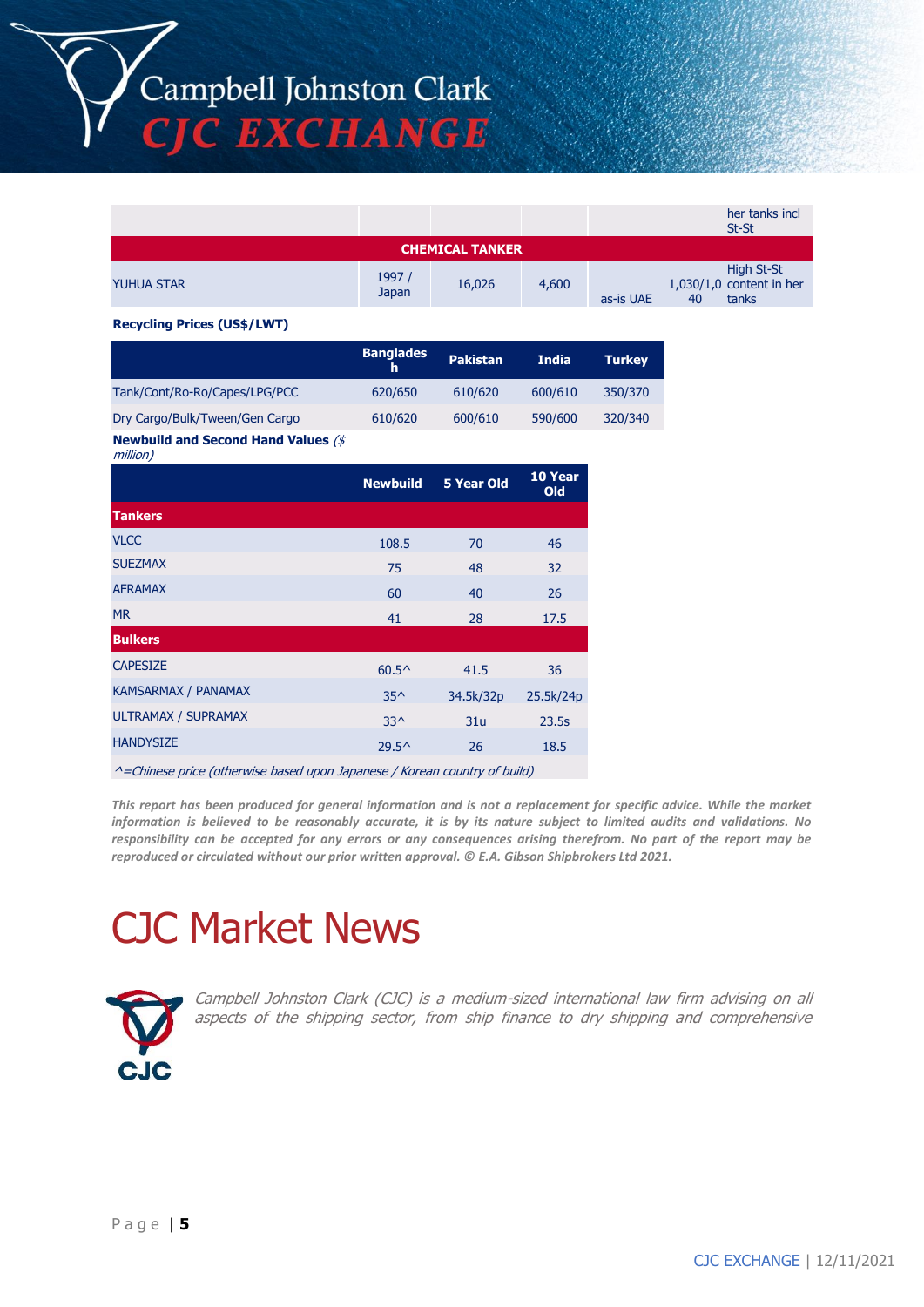

casualty handling, and all that happens in between. Today, we have offices in London, Newcastle, Singapore and Miami.

## **China Invests Further in the Port of Piraeus**



On 27 October, the Greek Prime Minister Kyriakos Mitsotakis and Foreign Minister Nikos Dendias met with China's Foreign Minister Wang to discuss Chinese investment in the port of Piraeus. For China, the port of Piraeus is key to its Belt and Road Initiative with the Chinese government ultimately aiming to build infrastructure which would link Asia, Africa and Europe.

According to the Foreign Minister, this is an 'emblematic' project which will help bridge the gap in the trading links between the

East and West. The Belt and Road Initiative will strengthen Piraeus' transhipment role and further boost the capacity of China's fast sea-land link with Europe. China is the EU's biggest source of imports and is also its second-largest export market. China and Europe trade on average over 1 billion euros a day, according to the European Commission. Following the meeting, China's COSCO Shipping acquired an additional 16% stake in Piraeus Port Authority resulting in an overall ownership of 67% by COSCO.

Mr Wang said "We'd like to continue our connection with Europe and the investment at the Piraeus port is part of the hard work we have put in building our ties and in the BRI [Belt Road Initiative]. The investment has created many opportunities for Greece, but also created many job openings for locals as it became the largest port in the Mediterranean. This project is an example of our good relationship."

#### **Hafnia to Acquire Oaktree's Chemical Tankers Inc**



Singapore's Hafnia Ltd is to acquire a fleet of 32 IMO type-2 tankers from Oaktree Capital Management's Chemical Tankers INC (CTI). The deal will add to the company's existing fleet of over 200 tankers, bringing the total number of vessels owned by Hafnia to 233. With this acquisition Hafnia will become the world's largest products and chemicals shipping company.

Hafnia's chief executive, Mikael Skov said: "The *addition of the CTI* fleet will help enhance our resilience in the face of volatile markets

and create a more sustainable and future-proof transportation business that will include the ability to transport methanol, in addition to many other cargoes."

Despite some of Hafnia's fleet already being equipped to transport some chemicals, Skov added that the move would modernise the company's fleet as he anticipates the transportation of chemicals will have "a longer footpath going forward."

The company stated that the deal would "complement commercial activities of our current fleet of 201 product tankers by enabling better utilisation of vessels, trading flexibility, limiting ballast time and offering material cost synergies."

Hafnia will own or charter 133 tankers after completion, with the rest of the fleet being pool vessels. The average age of vessels under their control will be cut to seven years.

The deal is expected to close prior to February 2022.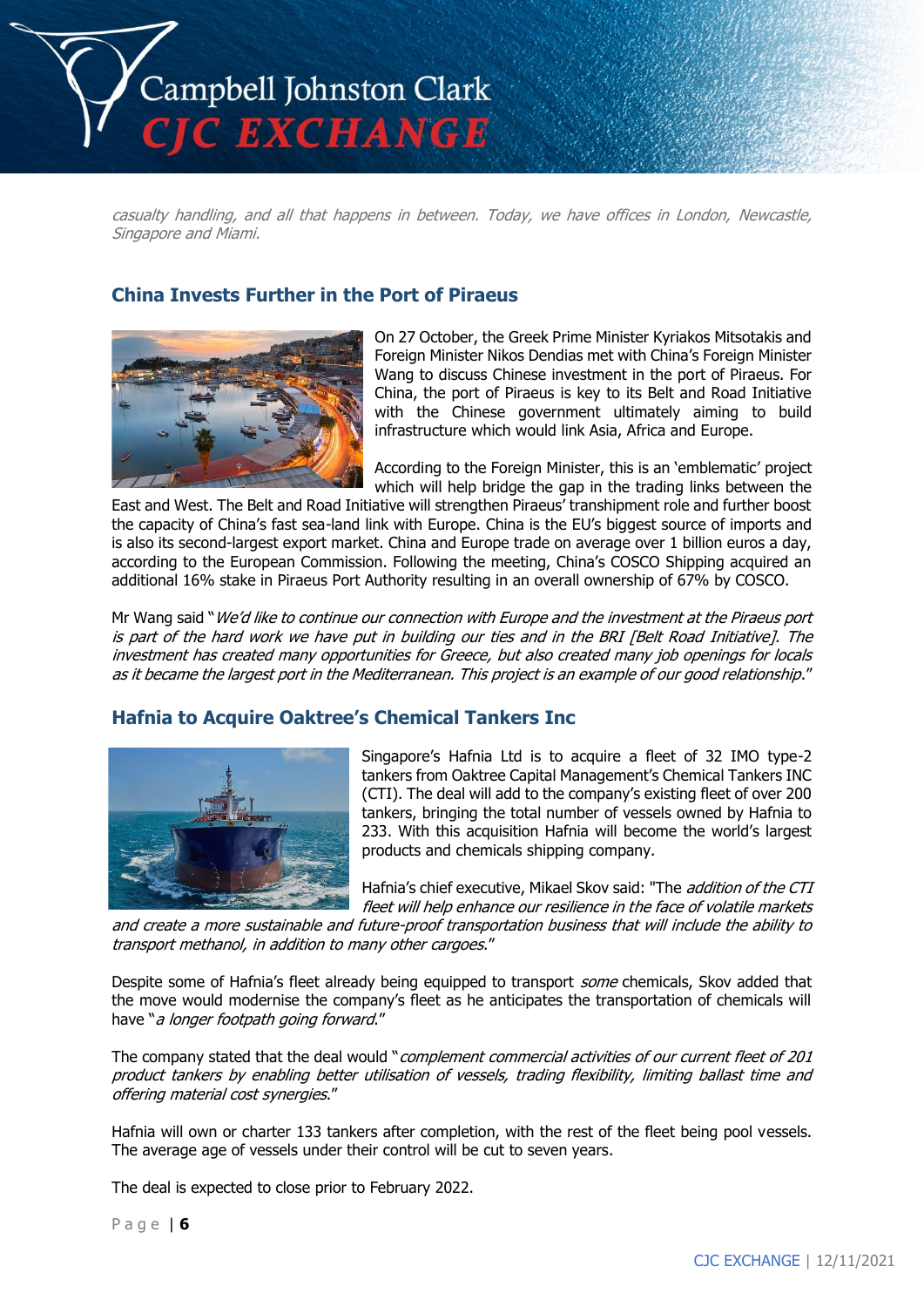

## **IMO Unveils New Maritime Security Initiative in West Africa**



In a recent press briefing, the International Maritime Organization (**IMO**) has stated that a new and innovative programme known as the "IMO Whole of Government Approach to Maritime Security" will be available to assist IMO Member States develop National Maritime Security Committees, Risk Registers and Strategies.

To build on progress already made, Nigeria has stated that it will implement this new programme to further its National Maritime Security Strategy.

The IMO reports that the new programme has been

meticulously designed based on its global maritime security experience which includes helping countries implement the IMO's existing maritime security measures, such as the ISPS code. The IMO has indicated that the programme will consist of integrated expert workshops and tailored support through consultancy, subject to available funding, to assist the respective Member State which will in turn, allow for the foundation of effective national maritime security decision making and governance.

Adding to this Peter Adams, the IMO Special Advisor to the Secretary-General on maritime security explained that "the programme aims to create a cross-government committee that can be aided by the Risk Register to objectively identify security gaps and prioritize where to steer future policy development, funding and capacity building efforts". He further stated that it will also lead to the growth of a "National Maritime Security Strategy" allowing the member state to secure its maritime domain in the future. While the programme is aimed at improving security in West Africa, the IMO hopes for the programme to be available in other regions in the future.

The Nigerian state implementing the new programme comes after a recent visit to the IMO Headquarters by the Nigerian Maritime Administration and Safety Agency (**NIMASA**). At the meeting with the IMO, NIMASA stated that there was a 40% reduction of piracy and armed robbery related incidents across the Gulf of Guinea in the first three quarters of this year compared to 2020. In addition, out of the 28 incidents this year, Nigeria accounted for only four – marking a 77% reduction from the past year. The NIMASA director general attributed the reduction in Nigerian piracy to deterrence, enhanced law enforcement and engagement with the local people of the Niger Delta. He also emphasized the value of the regional initiatives and the IMO support to the same.

The press release reports that the collaboration between the IMO and Nigeria will be launched towards the end of 2021 and will complete within an 18 month period. The full press briefing can be read [here.](https://www.imo.org/en/MediaCentre/PressBriefings/pages/IMOWholeof-Government-Approachto-MaritimeSecurity.aspx)

For more information, please contact:

James Clayton Tel: +44 (0) 207 855 9669 Email: [jamesc@CJCLaw.com](mailto:jamesc@CJCLaw.com) [www.cjclaw.com](http://www.cjclaw.com/)

Gibson Shipbrokers Tel: +44(0) 20 7667 1000

P a g e | **7**